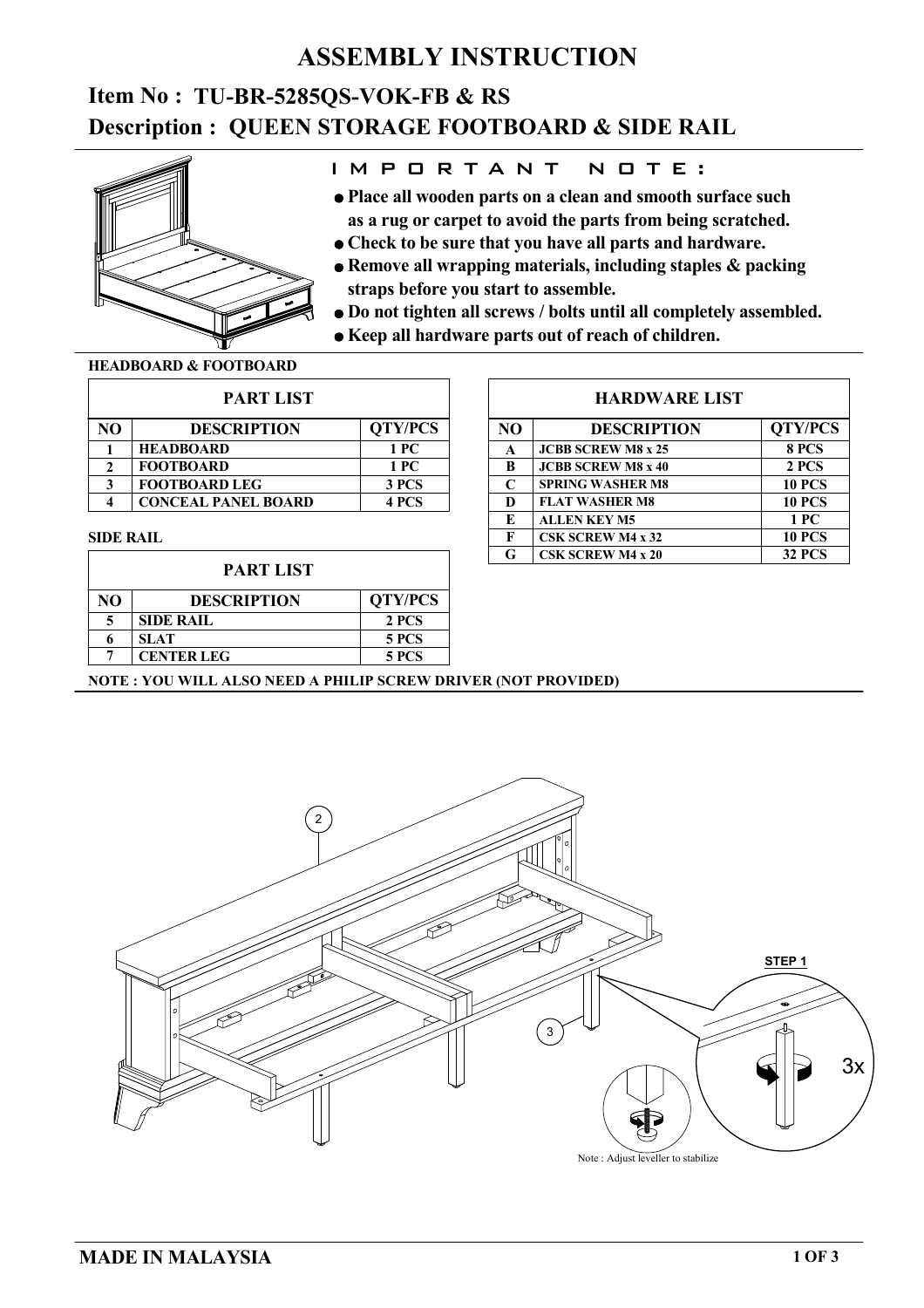## **ASSEMBLY INSTRUCTION**

# **QUEEN STORAGE FOOTBOARD & SIDE RAIL Description : Item No : TU-BR-5285QS-VOK-FB & RS**